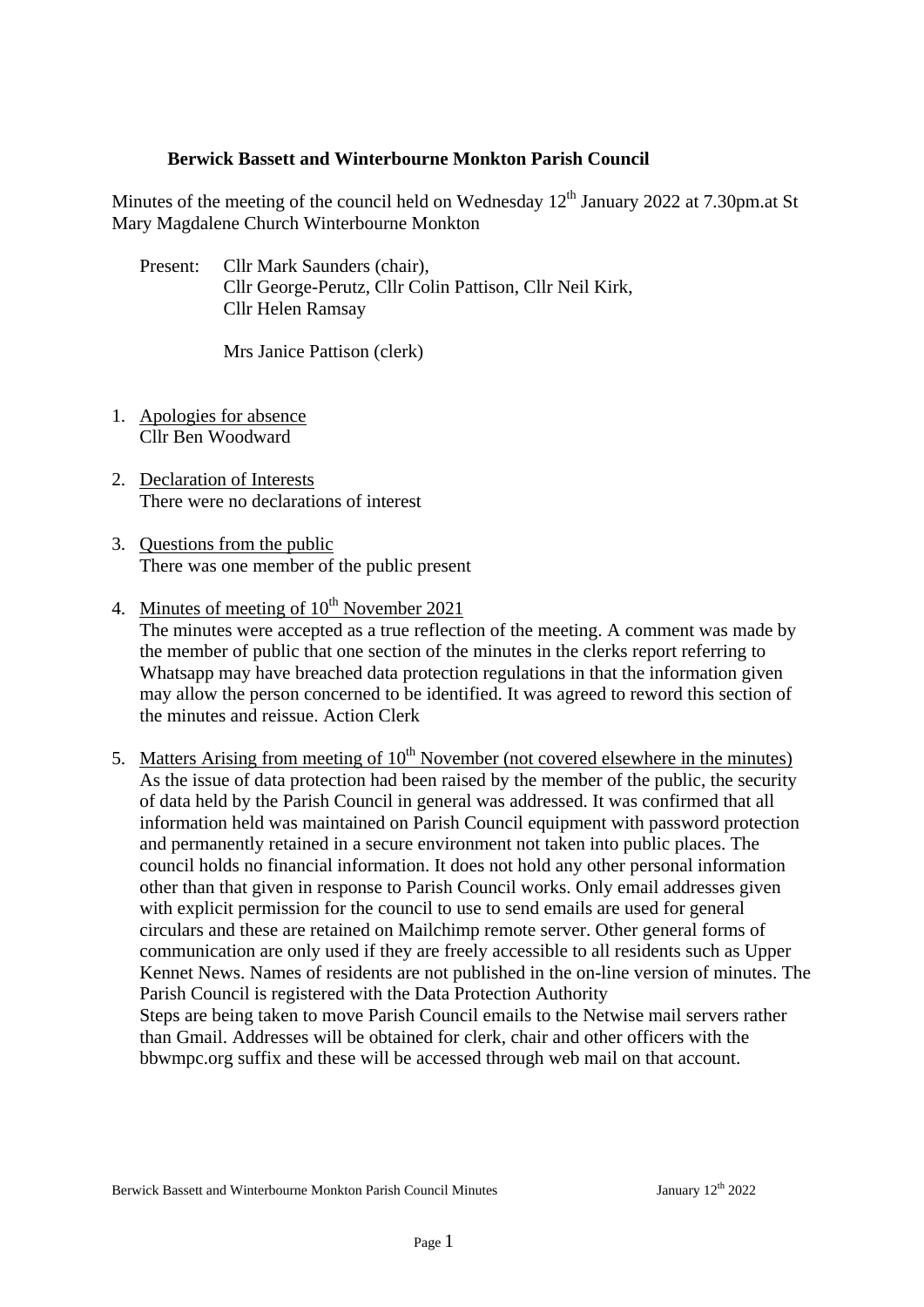6. Reports

a. Finance No cheques have been issued. The Parish Council account now has small business charges added.

As free banking has been removed from non Charity accounts the councils bank have rebranded all their 'not for profit' accounts and applications must be made on a form especially for Small councils. Visits to the bank have confirmed that this is the correct form.

6 a.1 It was agreed that two new councillors would be added to the account

The clerk has investigated other free banking accounts with a view to moving the accounts to avoid bank charges. The alternatives are then Metro Bank and the Co-Operative Bank. Both offer full free banking to not-for-profit accounts. Both offer internet banking services (although transactions on this need to be approved at a quorum council meting). Metro Bank has a branch in Swindon but no arrangement with other banking organisations such as the Post Office. The Co-op has banking arrangements with the Post Office. This means that any deposits can be made at any Post Office. Both will handle all 'switching'. Cllr George-Perutz will continue this investigation alongside the planning for a bank account for the Community Building

The clerk has continued to follow up on the decision not to allocate any Community Infrastructure Levy for the Old Dairy Lane development. Apparently the CIL should have been renegotiated when the latest Section 106 document was issued. The amount of money in the Section 106 was argued by the developers to be sufficient and Wiltshire Council CIL are under no obligation to advise the Parish or Town Council concerned as recorded in the minutes of the last meeting

To date, no donations or payments for anything other than the chairs for the new hall have been made

An application has been made to reclaim VAT on signage purchased in the last financial year

### 6a.2 A modified budget was presented

To save costs, now it is apparent that there is no funding from Marlborough Area Board for defibrillator renewal, the Parish Council funding for renewal of the defibrillators in 4 years time will be reduced from 3 to 2. Funding for 2 defibrillators will remain in the budget and residents will be encouraged to fund-raise for one of the defibrillators and any additional defibrillators that residents ask for. This will still increase the amount to be saved from the budget amount to £700 per annum. The cost of an additional defibrillator is an additional £1000 for which there will be 4 years to fund-raise.

The amount for the Parish Projects will remain at £1,000.

An increase will be payable to Netwise to cover the costs of the additional emails Any other increases such as payments to WALC and clerks salary will be kept below inflation.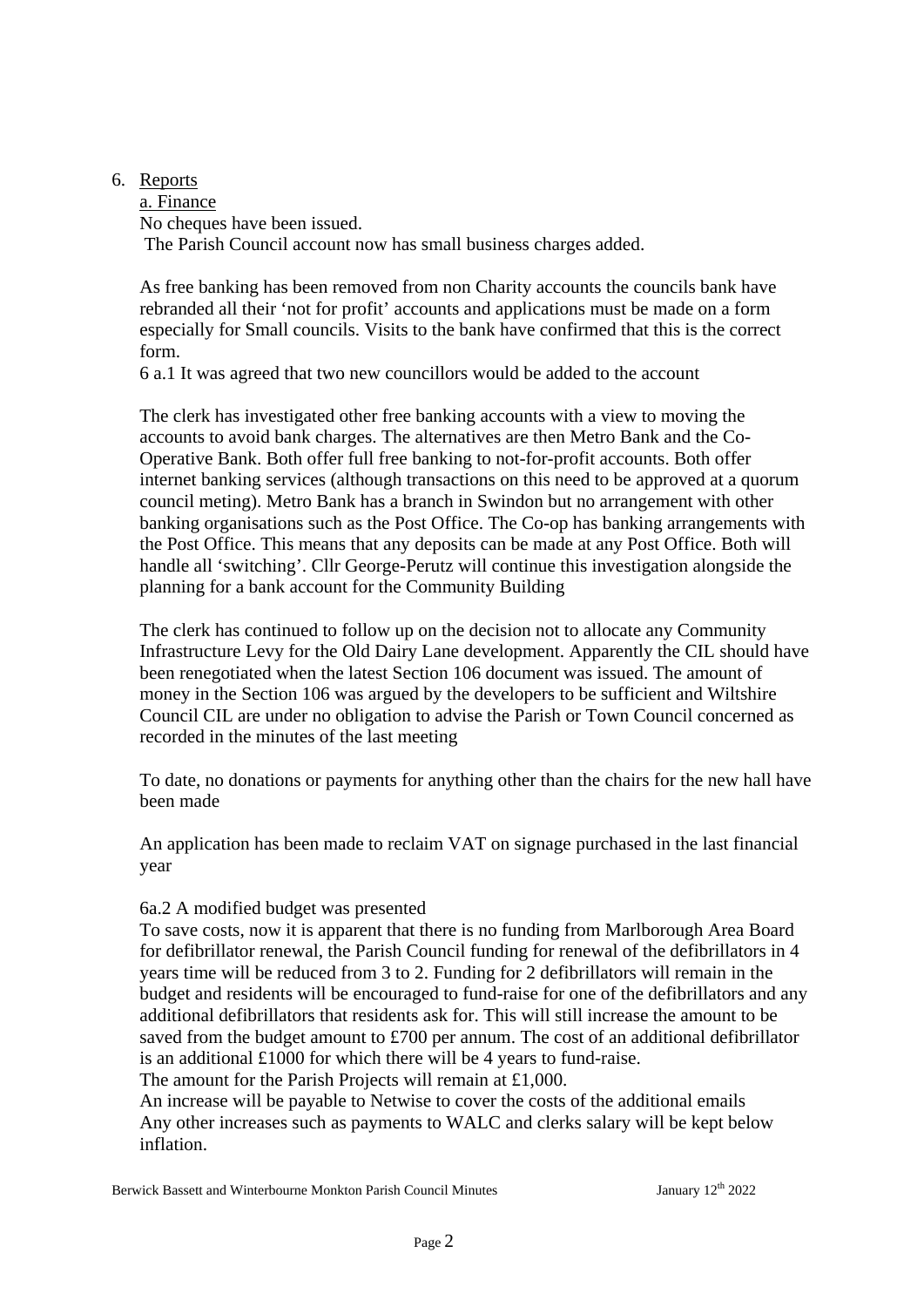It is anticipated that the payments for the renewal of the current 3 defibrillators in the Spring and the speed reduction of the A4361 will be met from the accruals already made. The budget proposed with a precept of £5045 will lead to an increase in band D properties Parish portion from £46.25 to £48.85.

Cllr Saunders asserted that the hall would support itself and requested that the hall be separately insured so that all hall expenses were separate to the Parish Council. The costs of the Community Hall will not impact the precept request. A separate budget for the running of the hall in 2022/23 will be provided for the next meeting, the last of this financial year. Action Cllr George-Perutz

It was acknowledged that there would be an increase in general expenditure in coming years including a notice board for Berwick Bassett, Jubilee Party, and extension of clerk services. This would be claimed form the Parish Projects accrual as required

It was noted that the taxbase has not increased significantly despite the occupation of 7 properties in the new development. The clerk will query this. Action clerk

The budget was proposed by Cllr George-Perutz and seconded by Cllr Saunders The precept request will be submitted to Wiltshire Council. Action clerk

### b. Planning

Cllr Pattison reported that since the last council meeting, Council has received 1 new planning application. PL/2021/10608 182 Winterbourne Monkton, Winterbourne Monkton, SN49NW Rear single storey extension

Information was circulated to councillors and neighbours consulted. No objections were raised. It has now been approved by Wiltshire Council

### c. Emergency and Flooding.

Cllr Kirk is updating the Emergency Plan with contact details. This will be available to Parish Councillors

A consultation group has been established between Broad Hinton and Winterbourne Bassett Parish Council and Avebury Parish Council to help prevent flooding in both villages. The clerk has contacted Cllr Gunther form Broad Hinton and Winterbourne Monkton Parish Council who is co-ordinating this group. This Parish Council will be included when any meetings are held

The sandbags held at 191, Winterbourne Monkton have been dried and checked for damage and retained behind the property where access can be easily had as required. The defibrillator previously at Rathgael in Winterbourne Monkton has moved to The New Inn, Winterbourne Monkton. The 3 defibrillators are due for renewal in May when, it is anticipated that, the defibrillator by the Church Car Park will be relocated to the Community Hall.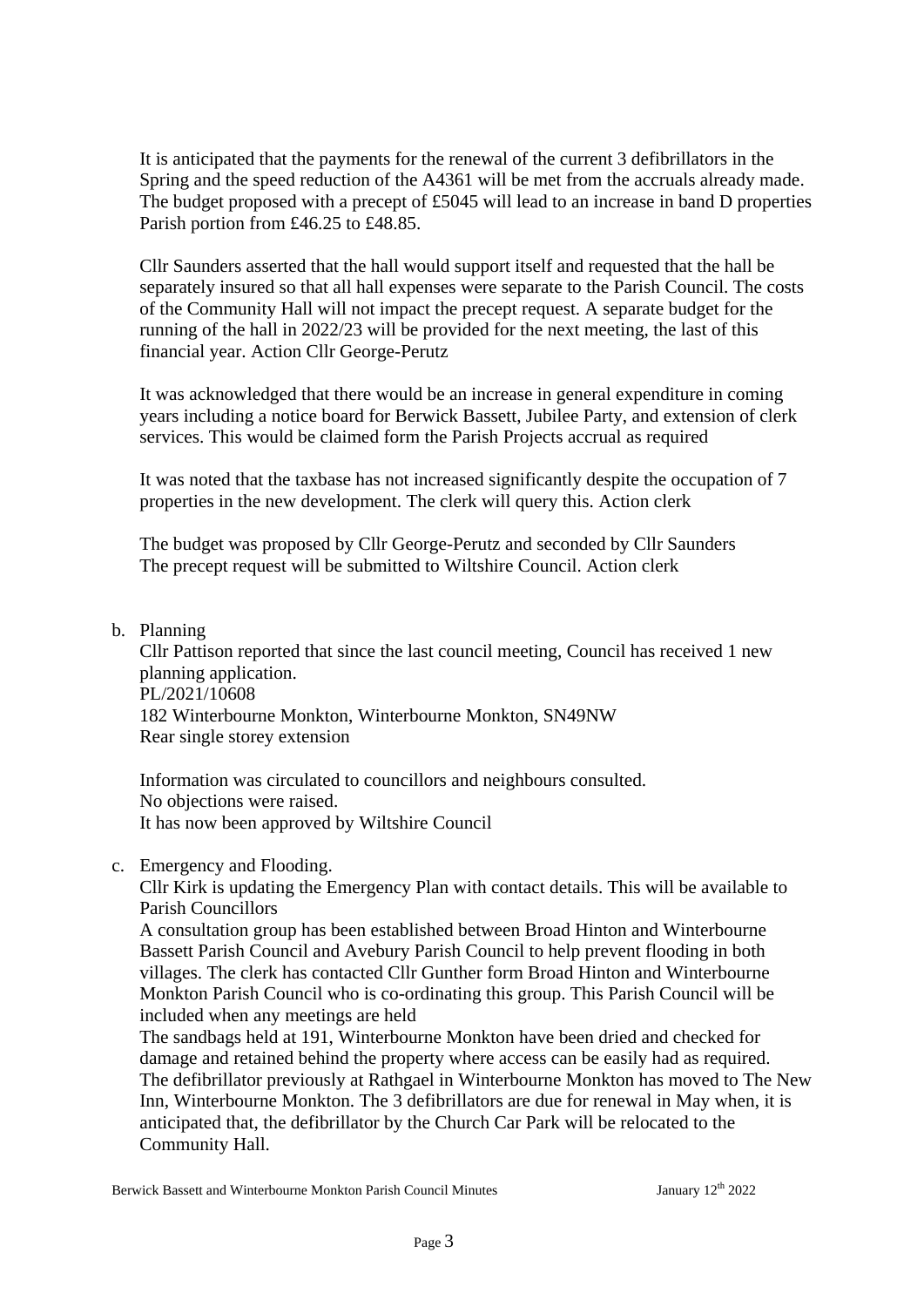# d. Footpaths...

Cllr Saunders has talked to the owners of Middle Farm to explore the possibility of reestablishing the permissive path along the farm wall on the A4361 with a view to the Parish Council funding a firmer footpath. The owner has confirmed that there is no official right of way over this verge. This permissive path is in daily use. Wiltshire Council Highways Officer has suggested that formalising this permissive path may be possible and this will be investigated. Without this, the only footpath from Church Lane and Old Dairy Lane to public transport with a hard surface is School Lane Footpath. Cllr George-Perutz and Cllr Ramsay will walk the footpaths with a particular respect to access to secondary school transport Action Cllrs George-Perutz and Ramsay. The possibility for access across the grass in front of Middle Farm will continue to be investigated with the aid of Wiltshire Councils footpaths officers. Action Cllr Saunders

The footpath between school lane Footpath Bridge and the kissing gate is very muddy. Repair is awaiting contribution from the landowner

. e. Roads

> Cllr Ramsay attended a meeting in Avebury Manor in December with Danny Kruger at The National Trust to discuss road improvements on the A4 and within the World Heritage Site Points from the meeting include

• Avebury gets 350,000 visitors a year with 78,000 vehicles over 7 days

• The National Trust is looking to establish protection for Avebury WHS and to request some of the funding that is currently being earmarked for Stone Henge to be redistributed to Avebury.

• There were suggestions of signage to divert HGVs away from Avebury -Wiltshire Freight Partnership can help drivers use the routes we want them to use.

• After a presentation by Stephen Stacey, Avebury PC Chair of Avebury Parish Council, the Parish Council was advised that they would not get the 40mph speed limit they asked for and were advised that changes should be made little by little, particularly as Atkins costings have risen by over 100%.

- There was a suggestion to lobby Police & Crime Commission about speed limits.
- There are plans ahead (Devizes Gateway) to increase the attractiveness for visitors and subsequent development to help with traffic issues.

The signpost exiting Old Dairy Lane on the right-hand side of the Old Dairy Lane exit to A4361 is obstructing the view of on-coming traffic from the right. A report sent to Highways and via the MyWilts app. Action Cllr Ramsay

The repairs to Lower Church Lane did not take place on  $8<sup>th</sup>$  December as the Parish Council had been informed. It was postponed at the last minute so no notice could be given to residents. One of the residents has raised a complaint with Wiltshire Council about the standard of the work

f. Broadband

Cllr George-Perutz is working with the current website provider to obtain user specific email addresses for clerk and some councillors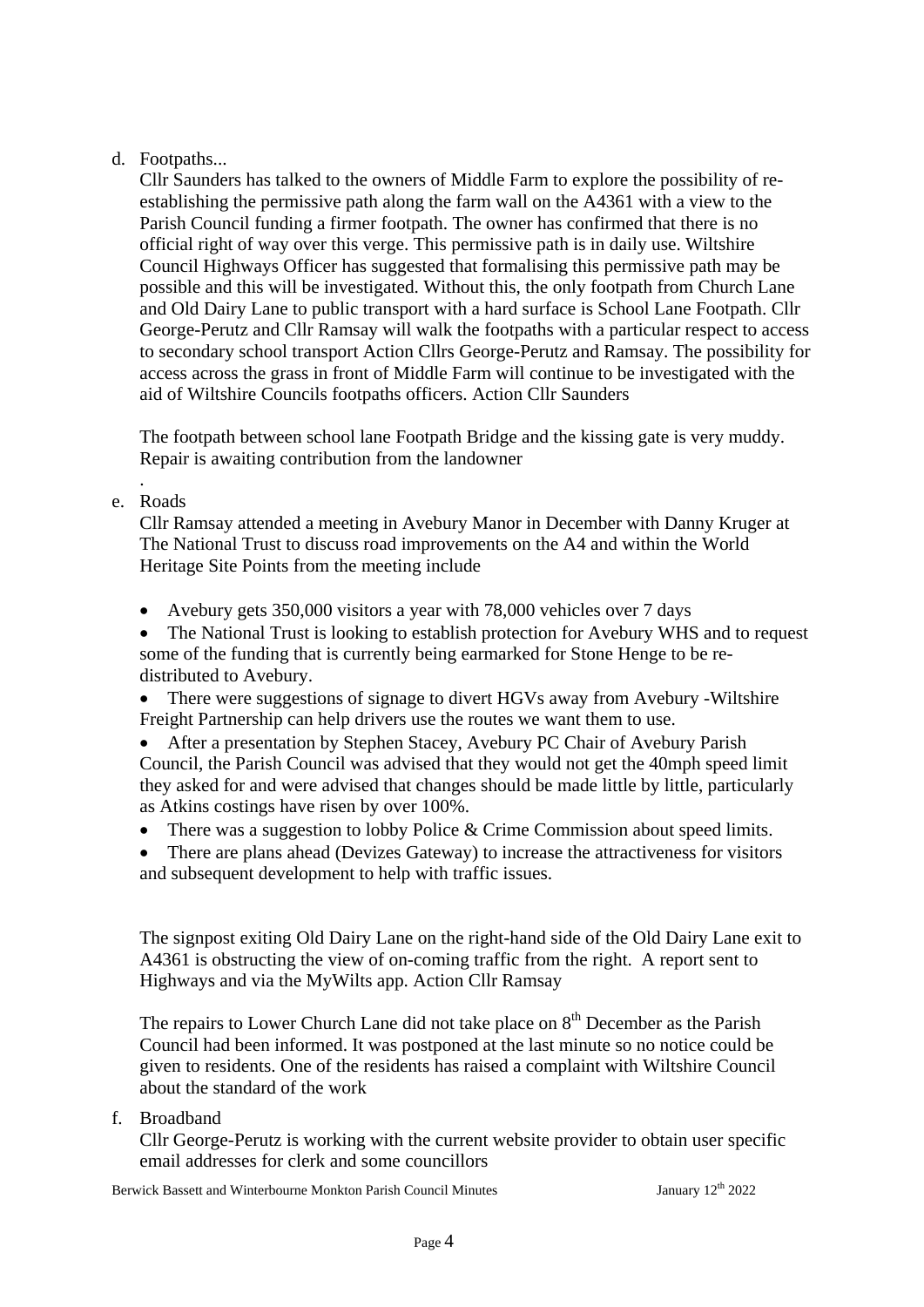BT has proposed the installation of fibre optic cable to Berwick Bassett. The estimated cost of this was over half a million pounds. Cllr George-Perutz queried this and there is a revised quote of £3,000. Cllr George-Perutz will follow this up

g Community Building

No report was received from the Community Building Advisory Group. Further discussion is elsewhere in the minutes

### 7. Other Reports

h. Marlborough Area Board No grants for equipment for the Community Hall have yet been submitted

i. Police

 Cllr Kirk advised the meeting of an increase in thefts of small items such as handbags from cars and the disposal of these into rural hedgerows

## j. Clerk

Katie Fielding, the Local Councils advisor from Wiltshire Association of Local Councils will be leaving in mid January. She has been in the position for almost 20 years and has been very helpful on legal details during that time

8. .Traffic issues on A4361. CATG progress

It has been confirmed that the maximum speed reduction possible on A4361 is 10mph to 50mph over-riding objections raised in the public consultation. The implementation should now proceed but not in this financial year. No confirmation of cost has been received and the invoice for the public consultation has still not been received.

## 9. Consideration of applicant for co-option

The applicant had withdrawn

A query has been raised with Wiltshire Electoral Services as to the nature of the remaining vacancy. This vacancy was left by a candidate at the election, elected unopposed, deciding not to take up the position and not signing their acceptance of office. This leaves a 'casual vacancy' which must be formally advertised rather than a vacancy left because insufficient candidates stood for election which can be filled by co-option without further advertisement. If the vacancy is advertised 10 electors may register a request for an actual election to be held. This will incur a cost to council which the clerk will investigate. If no election is called more than one applicant can still apply for cooption to the vacancy. Councillors can then choose between them or none. Action Clerk

10. The Queens Platinum Jubilee

The Spring Bank Holiday this year has been moved to the  $1<sup>st</sup>$  week in June and an additional bank holiday added giving a long weekend from  $2<sup>nd</sup>$  to  $5<sup>th</sup>$  June. Different national occasions are organised for  $2<sup>nd</sup>$  to  $4<sup>th</sup>$  with Sunday 5<sup>th</sup> being a national Big Jubilee Lunch. The church in Winterbourne Monkton is organising a flower festival over the bank holidays with teas available in the Community Hall. It is proposed that a lunch party